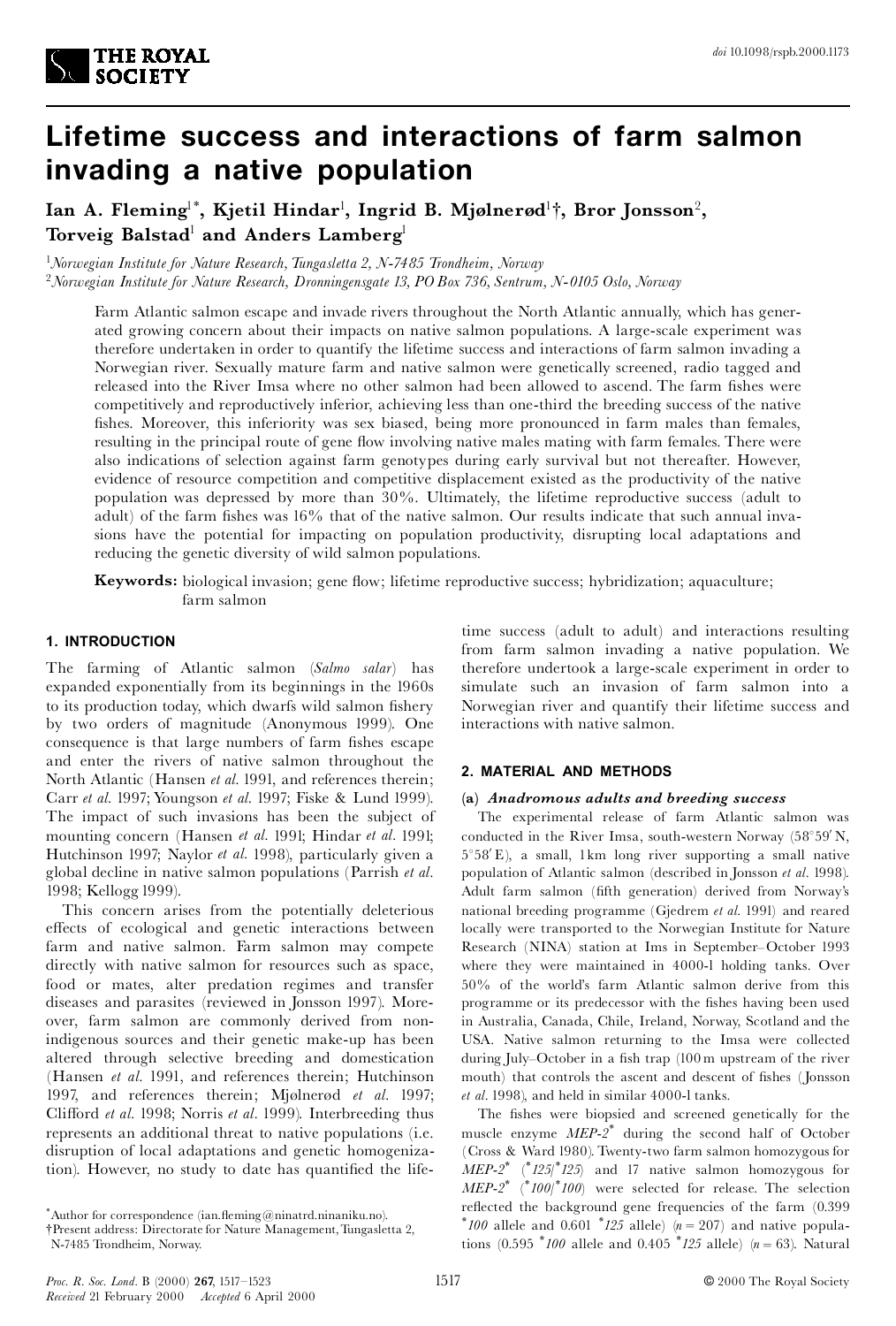selection acting on *MEP-2 \** or a linked locus has been suggested (Jordan *et al.* 1997), but does not appear to influence cohorts of the Imsa population significantly (genotype proportions in 18 groups of half-sibs sampled as age 0+ on two occasions following hatching, Fisher's combined probability  $p > 0.20$ , and genotype proportions of five-year classes sampled as age  $1+, 2+$ or 3+ smolts, combined  $p > 0.90$ ; age 0+ refers to fishes in the first year of life, age  $1+$  refers to fishes in the second year, subsequent to winter annulus formation, etc.) (K. Hindar, unpublished data). Moreover, parallel experiments using non genetically marked fishes have produced similar results to those found in the present release experiment (Fleming *et al.* 1996; Einum & Fleming 1997; Fleming & Einum 1997; present experimental arena study). The selected farm salmon were larger (mean length  $\pm$  s.d. = 575  $\pm$  34 mm) than the native salmon  $(545 \pm 39 \text{ mm})$   $(F_{135} = 6.75 \text{ and } p = 0.014 \text{ and no sex or inter-}$ action effects  $p > 0.30$  reflecting the natural size difference.

The selected fishes were radio tagged (Økland et al. 1996) and released into the Imsa above the fish trap on 4 November 1993. They were subsequently tracked daily until 22 December (excluding 21, 25 and 28 November and 10 December) and then again on 28 December and 2, 6 and 10 January. The locations of all individuals were recorded during each tracking and visual focal observations (2 min) were made of individuals stationed in spawning areas in order to record activity.

An experiment, which involved the release of 12 farm and nine native salmon (randomly selected) into an arena designed to mimic a natural spawning environment  $(47 \text{ m}^2)$  (described in Fleming *et al.* 1996), was initiated on 5 November in parallel with the river release. The experiment was a smaller-scale version of that carried out earlier by Fleming *et al.* (1996) and was designed to supplement the river release by providing more detailed data about breeding behaviour and success. The arena was monitored  $24h \text{ day}^{-1}$  by video until 23 December and spawning activity and nest locations were recorded. This was supplemented with daily manual observations, which included a 20 min scan sample of behaviour. The arena was excavated during 14 and 15 March 1994 and all nests present were recov ered and the number of live and dead eggs recorded. The nests were assigned to females using spawning records and cross checked using egg-size data. The breeding success for females was measured as the total number of live embryos recovered from their nests. Male breeding success was calculated as the number of live embryos recovered from nests that they fertilized and, in cases of multiple-male paternity (9% of spawnings involved both farm and native males), it was calculated following the method of Fleming *et al.* (1996). This method incorporates the order of male precedence at spawning, which is an important determinant of fertilization success in Atlantic salmon (Mjølnerød et al. 1998).

All fishes from the experimental arena and those recovered from the river were examined at the end of the spawning season for gamete retention, which was expressed as a percentage of their estimated pre-spawning gamete investment. Females' initial fecundity was estimated from their weight using relations established for Imsa females (Jonsson *et al.* 1996) and for 18 unspawned farm females sampled during the study (fecundity  $= 0.0091 \times \text{(weight)}^{1.814}$  ( $r^2 = 0.644$  and  $p < 0.001$ ). These relationships were also used to estimate the potential egg deposition in the river by the farm and native females. Ten fresh eggs from each of the 18 farm females were also weighed individually in order to compare them with those of Imsa females (Jonsson *et al.* 1996). Males' initial testes weight was estimated from gonadal–somatic indices for Imsa males (Jonsson *et al.* 1991) and for 17 unspawned farm males sampled during the study (mean-  $\pm$  s.d. = 6.08  $\pm$  1.51%).

#### **(b)** *O¡spring and lifetime reproductive success*

Offspring (age  $0+$  parr) from the spawnings in the river were sampled by electrofishing the length of the Imsa on 6 and 7 September  $(n = 55)$  and 18 and 19 October 1994  $(n = 67)$ . The location of capture was recorded and the fishes were sacrificed, weighed, their lengths measured and stomachs dissected and a sample of muscle was placed in ethanol and another was frozen. Their stomach contents were analysed following the methods of Hindar *et al.* (1988) and Breistein & Nøst (1997) and a similarity index was calculated following Schoener (1968).

The origin of the offspring was accurately identified by genetic typing (*MEP-2 \** ) since all spawners had been genetically screened and no spawning had occurred during the previous two years (i.e. few if any mature male parr present) (Jonsson *et al.* 1998). In addition, DNA was extracted from the ethanolpreserved tissue by phenol-chloroform extraction. The mitochondrial ND-1 gene (NADH dehydrogenase 1) was polymerase chain reaction ampli¢ed (Cronin *et al.* 1993) and digested with restriction enzymes showing fragment length polymorphism in *Hae*III and *Rsa*I digests (no additional mtDNA heterogeneity was found at two other ND genes).

Juveniles descending the Imsa to the ocean in 1995-1996 were captured in the fish trap, anaesthetized, measured, muscle biopsied, tagged with a unique Carlin tag and released after 24 h recovery. The biopsy of every other fish was analysed for *MEP-2*<sup>\*</sup> expression (i.e. 50% of all migrants); no significant differences existed between typed and untyped fish (descent date, length, weight and condition factor) ( $p > 0.50$ ). The production of downstream migrants relative to the estimated total potential egg deposition (described in  $\S 2(a)$ ) was compared to the population's stock-recruitment relationship (Jonsson *etal.* 1998).

Returns of adult offspring were recorded from the coastal and river fisheries (Carlin tag recoveries) and the Imsa fish trap. Fishes recovered at the fish trap were weighed and their lengths measured and tissues sampled. The data for fishes captured in the fishery were less complete, but all individuals could be genetically typed by cross-referencing their Carlin tag identification to the tissue samples taken at the Imsa fish trap during juvenile seaward migration.

#### **(c)** *Statistical analysis*

The fishes' growth rate from emergence was adjusted to a common body mass and calculated following Elliott & Hurley (1997). Emergence was estimated based on the mean spawning dates for the farm and native females, daily river temperatures and equations relating temperature to hatching (Crisp 1981) and emergence (Jensen *et al.* 1991).

The predicted effect of  $t$  generations of one-way gene flow from farm salmon on the allele frequency  $q_t$  of the recipient (native) population was calculated as

$$
q_t = (1 - m)^t q_0 + [1 - (1 - m)^t] q_m,
$$
\n(1)

where  $q_0$  is the allele frequency of the recipient population before migration and  $q_m$  is the allele frequency of the migrants (Hedrick 1983). The equation applies not only to allele frequencies but also approximately to weakly selected quantitative genetic traits having an additive genetic basis (Bulmer 1980).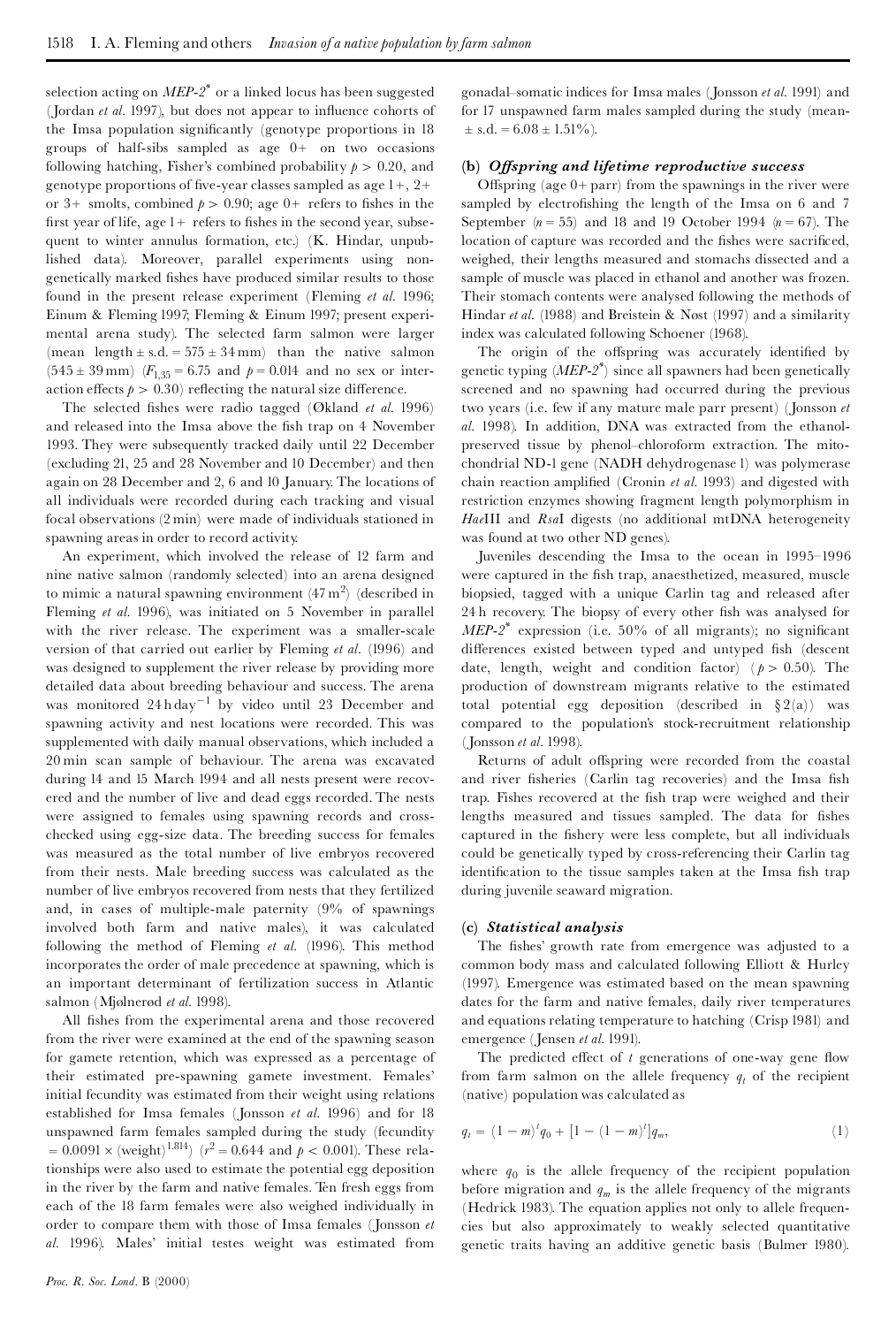## Table 1. *Comparisons of the native and farm spawners in the River Imsa and the experimental arena* (*control*)

(Nesting by one farm and one native female and courting by two farm and one native male was never observed for the river data for initiation of nesting/courting (Julian day) and nesting location. Intact carcasses were recovered from six female and five male native salmon and seven female and seven male farm salmon for the river data for gamete retention. One farm female did not spawn for the experimental arena data for egg survival in nests. The breeding success data were adjusted for unequal variances. The data are means ± standard deviations or medians with quartiles in parentheses. The statistics are *t*-tests, ANCOVAs with body weight as a covariate ( $p < 0.05$ ) or Mann–Whitney *U*-tests (*Z*).  $*p < 0.05$ ,  $*^*p < 0.01$ .)

| location<br>trait                                          | females         |                 |                                | males             |                     |                               |
|------------------------------------------------------------|-----------------|-----------------|--------------------------------|-------------------|---------------------|-------------------------------|
|                                                            | native          | farm            | statistic                      | native            | farm                | statistic                     |
| river                                                      |                 |                 |                                |                   |                     |                               |
| daily migration (m)                                        | $59 \pm 24$     | $59 \pm 29$     | $t_{17} = 0.328$               | $111 \pm 44$      | $121 \pm 27$        | $t_{18} = 0.63$               |
| initiation of nesting/courting                             | $331 \pm 12$    | $315 \pm 6$     | $t_{15} = 3.87$ **             | $311 \pm 2$       | $311 \pm 3$         | $t_{15} = 0.01$               |
| $($ Julian day)                                            |                 |                 |                                |                   |                     |                               |
| nesting location<br>(metres upstream of fish trap)         | $316 \pm 155$   | $312 \pm 219$   | $t_{15} = 0.42$                |                   |                     |                               |
| females courted/male courting<br>(number of observations)  | $4.0(1.0-8.0)$  | $6.0(2.3-8.3)$  | $\zeta = 0.66$                 | $6.0(3.0-9.0)$    | $2.0(1.0-2.0)$      | $\zeta = 2.15$ <sup>*</sup>   |
| gamete retention                                           | $0.8(0.3-2.5)$  | $1.1(0.2-2.5)$  | $\mathcal{Z} = 0.08$           | $30.6(13.3-75.8)$ | $104.8(81.2-120.3)$ | $\mathcal{Z} = 2.03^*$        |
| $(\%$ of initial gametes)                                  |                 |                 |                                |                   |                     |                               |
| experimental arena                                         |                 |                 |                                |                   |                     |                               |
| initiation of nesting/courting<br>$($ Julian day)          | $324(311-361)$  | $311(310-315)$  | $\zeta = 1.10$                 | $311 \pm 1$       | $311 \pm 1$         | $t_0 = 0.09$                  |
| females courted/males courting<br>(number of observations) | $30.0 \pm 18.9$ | $15.0 \pm 16.3$ | $t_{\rm B} = 1.36$             | $29.8 \pm 17.9$   | $11.7 \pm 7.8$      | $F_{1,8} = 5.67$ <sup>*</sup> |
| gamete retention                                           | $0.3(0.1-0.6)$  | $7.7(0.1-28.5)$ | $\zeta = 1.28$                 | $82.4(54.3-85.1)$ | $104.3(86.9-107.1)$ | $\zeta = 2.01^*$              |
| $(\%$ of initial gametes)                                  |                 |                 |                                |                   |                     |                               |
| female nests/male spawnings                                | $6.3 \pm 1.3$   | $3.8 \pm 1.9$   | $t_8 = 2.85$ <sup>*</sup>      | $7.0 \pm 5.2$     | $2.2 \pm 2.4$       | $F_{1,8} = 9.88$ <sup>*</sup> |
| egg survival in nests $(\% )$                              | $82.8 \pm 1.9$  | $56.5 \pm 15.6$ | $t_7 = 2.97^*$                 |                   |                     |                               |
| breeding success<br>(embryos parented)                     | $1912 \pm 182$  | $611 \pm 539$   | $t_{6.5} = 5.46$ <sup>**</sup> | $1516 \pm 1303$   | $360 \pm 554$       | $F_{1.8} = 7.43$ <sup>*</sup> |

Half of the genetic difference between the donor and recipient remains after  $t_{0.5} = \ln(0.5)/\ln(1-m)$  generations. The calculations assume that the effects of genetic drift and selection in the recipients are small relative to migration and that the allele frequencies of the migrants remain stable.

All of the proportion/percentage data were arcsine, squareroot transformedand the courting and breeding success data were log transformed prior to analysis in order to meet the assumptions of analysis of variance. Data that did not meet the requirements for parametric analysiswere analysedusing non-parametrictests.

## **3. RESULTS**

#### **(a)** *Reproduction*

The farm and native adults had similar migration patterns and nesting locations in the river, though the farm females spawned before the native females (table 1). Courting by both the farm and native males began d.f. = 1 and  $p < 0.001$  (figure 1). Most of the fishes were shortly after release. However, the native males courted females more often than the farm males and retained less of their initial testes unspawned (table 1). Evidence from the experimental arena indicates that the latter correlates inversely with the number of spawnings (Spearman  $r = -0.695$  and  $p = 0.018$ ).<br>The findings from the experimental arena paralleled

those from the river. The farm females began spawning before the native females while both male types began courting females almost immediately after release. Moreover, the farm males appeared competitively disadvantaged, courting females less frequently than native

and retained a larger proportion of their testes unspawned. Ultimately, the farm males attained just 24% of the breeding success of the native males. The farm females also incurred a breeding disadvantage, constructing fewer nests, having lower egg survival and achieving only 32% of the success of the native females. The eggs of the farm females (mean  $\pm$  s.d. = 804  $\pm$  128 mg) (*n* = 18) were also significantly smaller than those of the native females  $(896 \pm 144 \text{ mg})$  (*n* = 104) (*t*<sub>120</sub> = 2.53 and *p* < 0.05) (Jonsson *et al.*1996). **(b)** *Early life history* The proportion of native to farm genotypes among the

males (table 1) and at times showing inappropriate mating behaviour. As a result, they participated in fewer spawnings

offspring (age  $0+$  parr) from spawnings in the river shifted significantly from that of the spawners ( $\chi^2 = 37.97$ , d.f. = 1 and  $p < 0.001$ ) (figure 1). Most of the fishes were now of pure native origin (65.1%) with farm genetic representation occurring mainly through hybridization with native fishes. The maternal origin, which was identified using the mitochondrial ND-1 gene, revealed that 25 out of the 31 hybrid offspring had a unique farm female haplotype (found in eight farm females), five a common haplotype (found in three farm and six native females) and none a unique native female haplotype (found in two native females; one offspring was not analysable). Thus, most if not all hybrids had farm mothers.

The farm adults had only 19% of the reproductive success of the native fishes up to this stage (i.e. breeding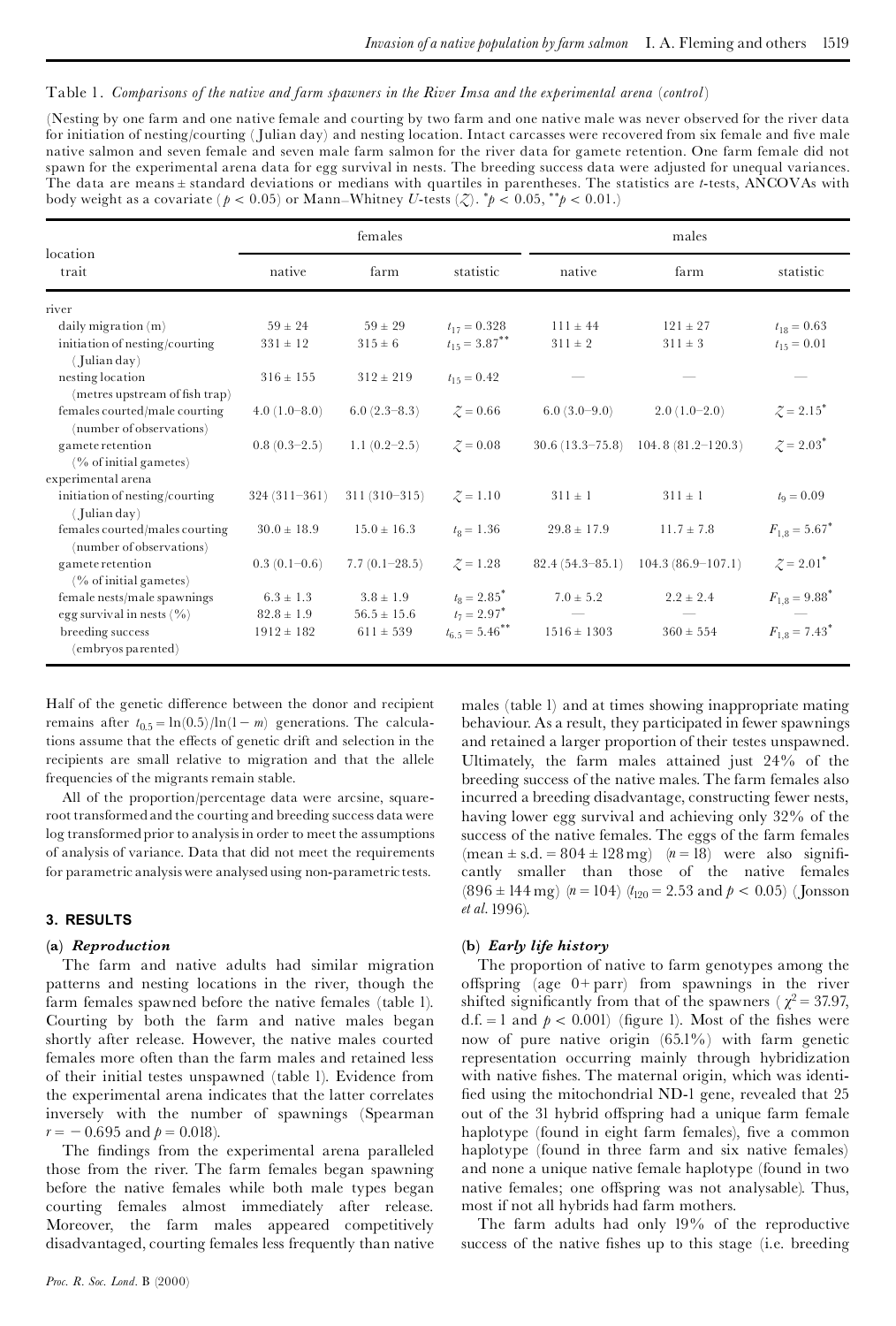and early survival). Furthermore, based on breeding success in the experimental arena (farm:native 28%), early survival of the farm genotypes was estimated at 70% that of the native genotypes. Thereafter, there was little evidence of differential freshwater survival (parr to smolt,  $\chi_2^2 = 1$ 

However, there were indications of resource competition as the diets of the farm, native and hybrid offspring were similar, having a mean diet overlap of  $82 \pm 7\%$ (proportional composition of different food types, ANOVAs controlling for sampling date  $p > 0.30$ ). In addition, the total production of smolts (i.e. oceanic migrants) from the spawnings was 28% below that expected based on the potential egg deposition (48 831) and the stock-recruitment relationship for the River Imsa (Jonsson *et al.* 1998). Moreover, the smolt production by the native females (494 pure native smolts plus  $0-17\%$ (based on mtDNA analyses of age  $0+$  fishes) of the farm  $\times$  native smolts) was 31-32% below that expected in the absence of farm females. This effect may reflect competitive asymmetries as the native juveniles were smaller at age 0+ (figure 2) (also weight  $F_{2,116} = 4.67$  and  $p = 0.011$ , and controlling for sampling date  $p < 0.001$ ) due to differences in the female spawning dates (table 1) and offspring growth rates  $(F_{2,116} = 3.09$  and  $p = 0.049$ , and controlling for sampling date  $p < 0.001$ ). Native offspring (age 0+ parr) were captured further upstream than their farm and farm  $\times$  native counterparts  $(F_{2,115} = 12.55$  and  $p < 0.001$ , and independent of sampling date  $p = 0.295$ and fish weight  $p = 0.143$ ).

#### **(c)** *Seaward migration and return*

Most fishes descended as smolts in the spring with  $13\%$ (93 out of 718) descending as parr during the winter of 1995^1996. The proportional compositions of the farm, native and hybrid fishes did not differ between smolts and descending parr  $(\chi_2^2 = 0)$ distinct behavioural and life history differences among the smolts as the farm smolts descended earlier  $(F_{2,303} = 70.50$  and  $p < 0.001$ ) (year  $F_{1,303} = 127.13$  and  $p < 0.001$ ) and at a younger age ( $\chi^2 = 41.91$  and  $p < 0.001$ ) (figure 1) than the wild smolts, with the hybrids being intermediate (all pairwise comparisons  $p < 0.05$  with Bonferroni adjustment). The hybrid smolts were also longer (figure 2) and heavier than the native smolts  $(F_{1,289} = 18.21$  and  $p < 0.001$ , and controlling for smolt age  $p < 0.001$ ), while the farm smolts weighed less for a given length than their counterparts (figure 2).

There was no significant difference between the offspring types in survival from seaward migration to maturity  $(\chi_2^2 = 0.04$  and  $p = 0.840)$  (figure 1). As a result, the lifetime reproductive success (adult to adult) of the farm salmon was 16% that of the native salmon. All adult recaptures occurred in either the coastal fishery or the River Imsa and no fishes were reported straying into other rivers. There were no significant differences between the offspring types in body size and condition at recapture (figure 2) or in sea age at maturity  $(22 \text{ out of})$ 26 matured after one year at sea) (Mann^Whitney *U*-test,  $\zeta = 0.14$  and  $p = 0.929$ , with single farm fish excluded). However, the mean age at maturity of the hybrid fishes (mean  $\pm$  s.d. = 3.4  $\pm$  0.5 years) was less than that of the native fishes  $(4.2 \pm 0.4 \text{ years})$  (Mann-Whitney



Figure 1. Changes in the proportional constitution of the Atlantic salmon population in the River Imsa following the release of native and farm spawners. The number above each bar represents either the total population size (spawners and adult offspring) or the sample size examined at each life stage (age  $0+$  and out migration). Two age groups of out migrants existed, age 1+ and 2+ and are stacked on top of each other for each offspring type. The asterisk denotes that the potential egg deposition was 19 443 for the native females and 29 388 for the farm females (see  $\S 2$ ). Solid bars, farm offspring; open bars, native offspring; hatched bars, hybrid offspring.

*U*-test,  $\zeta = 3.11$  and  $p = 0.002$ ) because of differences in their age at smolting and poor survival of native age  $1+$ smolts (none were recaptured).

#### **4. DISCUSSION AND CONCLUSIONS**

We were able to document, for the first time to our knowledge, the lifetime success of farm salmon invading a natural river and found it to be 16% that of the native fish. Both the results from the river and the parallel experiment in the stream arena indicated that breeding was the major bottleneck impeding the invasion. The farm salmon reared to maturity were competitively and reproductively inferior, achieving less than one-third the breeding success of the native fishes. This may be a general pattern for farm salmon invading native populations (Fleming *et al.* 1996; Clifford *et al.* 1998). The present results also indicated that this inferiority was sex biased, being more pronounced among farm males than females. Few if any of the farm  $\times$  native offspring recovered from the river were fathered by farm males. Thus, gene flow occurred mainly through native males breeding with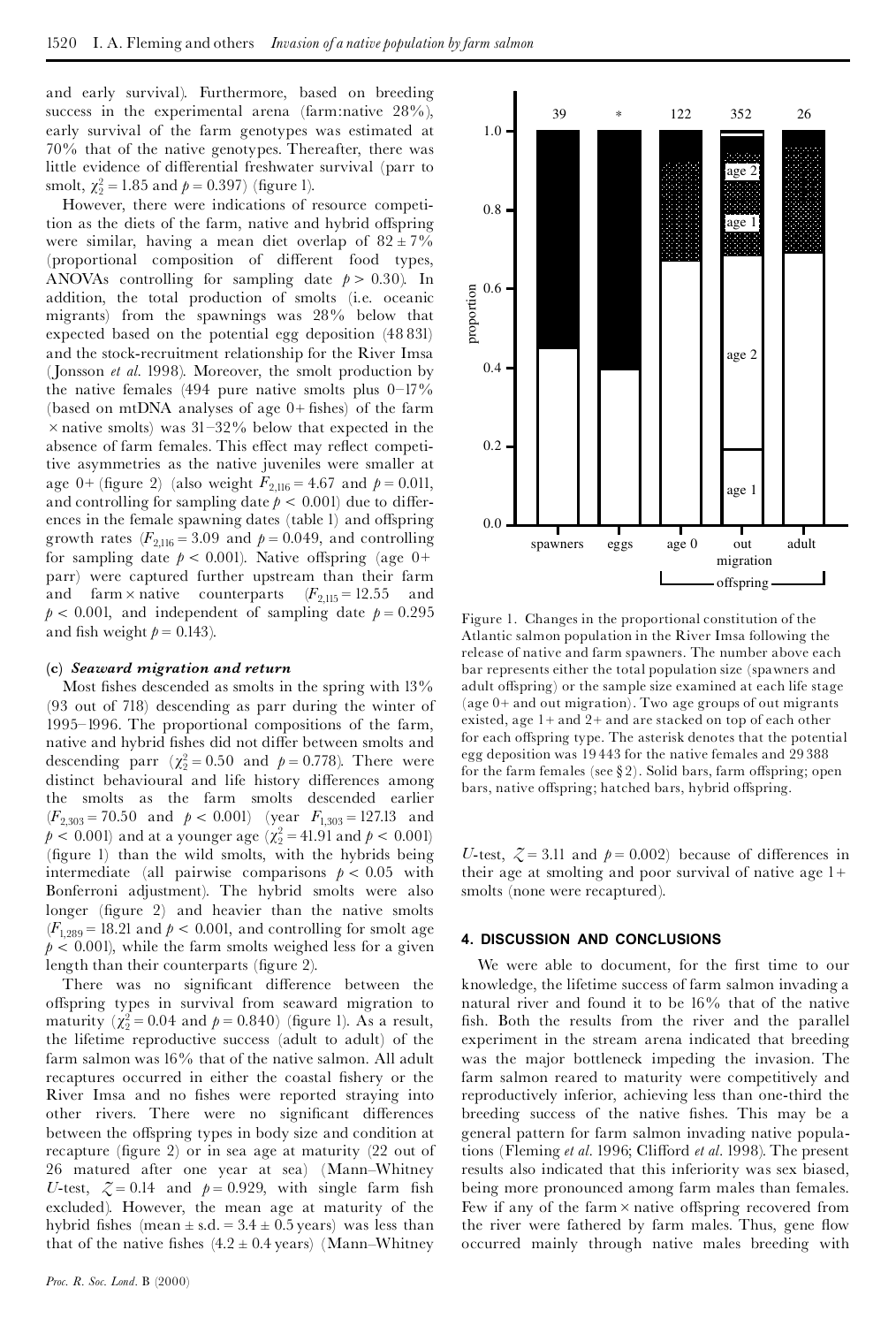

Figure 2. (*a*) Comparison of the mean (+ 1 standard error) body length at various life stages for the native (open bars), farm (solid bars) and hybrid (hatched bars) offspring. (*b*) Comparison of condition factor for the same groups. The sample size is given above each bar. Significant pairwise differences (Tukey test for multiple comparisons) are shown.  $^*p < 0.05, ^{**}p < 0.01, ^{***}p < 0.001.$ 

farm females. This parallels the findings of Fleming *et al.* (1996) where farm males were found to be behaviourally deficient, infrequently attained access to spawning females and exhibited inappropriate mating behaviour.

The lower early survival of the farm genotypes compared to the native genotypes in the river also appeared to constrain invasion, though to a lesser extent than breeding. McGinnity *et al.* (1997) reported a similar degree of differential survival between farm and native genotypes in age 0+ juveniles outplanted as eggs in an Irish river. Both findings may reflect the smaller egg size of farm females, which can affect survival after emergence directly (Einum  $&$  Fleming 2000) and differences in their innate behaviour, including predator avoidance (Einum & Fleming 1997; Fleming & Einum 1997). However, the survival differences occurred principally during the earliest life-history stages (see also McGinnity *et al.* 1997), which may prove to be common following the intense natural selection of early life (Einum & Fleming 2000).

The potential for significant resource competition existed as there was considerable overlap in the diets of the native, farm and hybrid offspring (see also Einum & Fleming 1997). Furthermore, there were indications of competitive displacement as the offspring distributions differed despite the native and farm females having had similar nesting locations. This may reflect the faster growth rate and, thus, larger size of the farm and farm  $\times$  native offspring than the native offspring (see also Einum & Fleming1997; McGinnity *et al.* 1997). Norwegian farm salmon have undergone selection for rapid growth (Gjedrem *et al.* 1991), which may also explain their greater allocation of resources to length than weight growth (body condition) (figure 2), a pattern consistent with increased growth hormone production (Johnsson *et al.* 1996). Similarly, McGinnity *et al.* (1997) reported competitive displacement; however, in contrast to the present study the native offspring were displaced downstream into a lake by faster-growing and larger farm and hybrid offspring.

Moreover, the present results indicate that the production of seaward migrants was depressed, particularly that by the native females, which was more than 30% below that expected. While stock-recruitment relationships are notoriously variable, this depression was the second largest in 16 years (Jonsson *et al.* 1998) and occurred despite the absence of competition from older salmon cohorts, which should have been favourable for smolt production (Kennedy & Strange 1980; Gibson 1993). Moreover, the environmental conditions did not appear unfavourable because the juvenile growth was good, age at smolting was young (cf. Jonsson *etal.* 1998) and indications from other North-East Atlantic salmon rivers suggested that the broadscale conditions were favourable for smolt production (Anonymous 1999). Alternatively, the depression in smolt production may have reflected fluctuating selection on offspring type, with competition from the farm and hybrid offspring depressing the wild offspring survival during one or more life-history episodes and maladaptation depressing the farm and hybrid offspring at other times (McGinnity *et al.* 1997). While the definitive cause of the depression is unknown, it appears likely that interactions with the farm and hybrid salmon played a role.

There were no indications that the differences in age, size and condition at smolting and timing of descent affected the relative survival to maturity of the different offspring types overall or at least that of the native and hybrid fishes. Thus, the bottlenecks to the invasion by farm salmon occurred principally during breeding and early life history. The poor marine survival of age 1+ wild smolts compared with that of hybrid and age 2+ wild smolts is likely explained by their small size and late migration (cf. Hansen & Quinn 1998).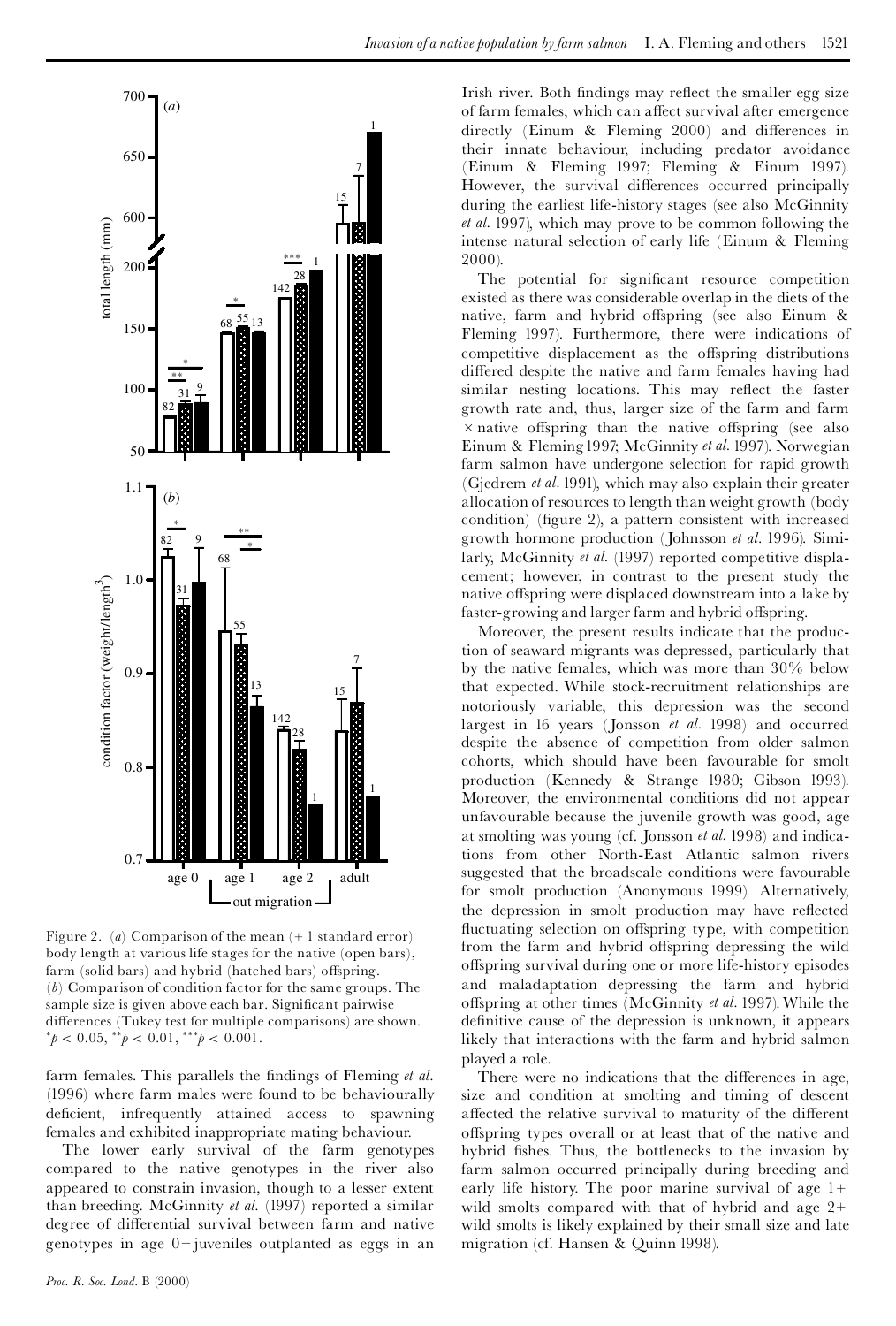During the 1990s, escaped farm fishes were estimated to have composed 20-40% of the salmon recorded over large areas of the North Atlantic (Hansen *et al.* 1999) and more than 80% of the salmon in some Norwegian spawning populations (Lund *et al.* 1991; Fiske & Lund 1999). This approaches and exceeds that of our experiment  $(55%)$ . The gene flow from the farm to native salmon, which occurred during one generation in this experiment, was  $m = 0.19$ . One-way gene flow of this magnitude is a potent evolutionary force (Hedrick 1983; Barton 1992). The native population will eventually be composed of individuals that have all descended from the migrants and this situation is approached rapidly for selectively neutral loci and/or traits. For  $m = 0.19$ , the genetic difference between the donor (farm) and recipient (native) population is halved every 3.3 generations, though this will be partly dependent on the fitness of hybrids and backcrosses during subsequent generations. The shorter generation time of the hybrid than native fish observed in the present study would also tend to increase the rate of introgression (Hedrick 1983), though this may not be a general pattern (McGinnity *et al.* 1997). For rates of gene flow reflecting average proportions of escaped salmon in the North Atlantic, the half-life of the difference would be in the order of ten generations. As farm salmon have been shown to differ genetically from their wild origin in allele frequencies, allelic diversity and quantitative traits (Fleming & Einum 1997; Mjølnerød *et al.* 1997; Norris *et al.* 1999), it is clear that escaped farm salmon may have wide-ranging genetic effects on native salmon populations. Such effects are frequently negative (reviewed by Hindar *et al.* 1991) and purging by natural selection will be hindered by the annual, repeated invasions of escaped farm salmon. This genetic impact comes on top of the potential effects of intraspecific interactions on productivity (e.g. smolt production) and calls into question the long-term viability of many salmon populations.

We thank F. Økland, G. Ståhl and the staff of the NINA Research Station, Ims, for invaluable assistance during the study and S. Einum, A. Ferguson, T. Forseth, N. B. Metcalfe, M. S. Ridgway, J. Tufto, O. Ugedal, F. Utter and R. S. Waples for helpful comments. Funding was provided by the Norwegian Research Council and the Norwegian Directorate for Nature Management.

## **REFERENCES**

- Anonymous 1999 *Report of the Working Group on North Atlantic Salmon*. Copenhagen, Denmark: International Council for Exploration of the Sea CM 1999/ACFM:14.
- Barton, N. H. 1992 On the spread of new gene combinations in the third phase of Wright's shifting balance theory. *[Evolution](http://gessler.ingentaselect.com/nw=1/rpsv/cgi-bin/linker?ext=a&reqidx=/0014-3820^28^2946L.551[aid=528570,csa=0014-3820^26vol=46^26iss=2^26firstpage=551])* **46**, [551^557.](http://gessler.ingentaselect.com/nw=1/rpsv/cgi-bin/linker?ext=a&reqidx=/0014-3820^28^2946L.551[aid=528570,csa=0014-3820^26vol=46^26iss=2^26firstpage=551])
- Breistein, J. & Nøst, T. 1997 Standardization of methods: biomass of freshwater invertebrates. *NINA Oppdragsmelding* **480**, 1-19. (In Norwegian with an English abstract.)
- Bulmer, M. G. 1980 *The mathematical theory of quantitative genetics*. Oxford, UK: Clarendon Press.
- Carr, J. W., Anderson, J. M., Whoriskey, F. G. & Dilworth, T. 1997 The occurrence and spawning of cultured Atlantic salmon (*Salmo salar*) in a Canadian river. *[ICES](http://gessler.ingentaselect.com/nw=1/rpsv/cgi-bin/linker?ext=a&reqidx=/1054-3139^28^2954L.1064[aid=528571,csa=1054-3139^26vol=54^26iss=6^26firstpage=1064,doi=10.1006/jmsc.1997.0289]) J. Mar. Sci.* **54**, [1064^1073.](http://gessler.ingentaselect.com/nw=1/rpsv/cgi-bin/linker?ext=a&reqidx=/1054-3139^28^2954L.1064[aid=528571,csa=1054-3139^26vol=54^26iss=6^26firstpage=1064,doi=10.1006/jmsc.1997.0289])
- Clifford, S. L., McGinnity, P. & Ferguson, A. 1998 Genetic changes in Atlantic salmon (*Salmo salar*) populations of northwest Irish rivers resulting from escapes of adult farm salmon. *Can. J. Fish Aquat. Sci*. **55**, [358^363.](http://gessler.ingentaselect.com/nw=1/rpsv/cgi-bin/linker?ext=a&reqidx=/0706-652X^28^2955L.358[aid=528587,doi=10.1139/cjfas-55-2-358])
- Crisp, D. T. 1981 A desk study of the relationship between temperature and hatching time for the eggs of five species of salmonid ¢shes. *Freshw. Biol.* **11**, 361^368.
- Cronin, M. A., Spearman, W. J., Wilmot, R., Patton, J. C. & Bickham, J. W. 1993 Mitochondrial-DNAvariation in chinook (*Oncorhynchus tshawytscha*) and chum salmon (*O. keta*) detected by restriction enzyme analysis of polymerase chain-reaction (PCR) products. *Can. J. Fish. Aquat. Sci.* **50**, [708^715.](http://gessler.ingentaselect.com/nw=1/rpsv/cgi-bin/linker?ext=a&reqidx=/0706-652X^28^2950L.708[aid=528573])
- Cross, T. F. & Ward, R. D. 1980 Protein variation and duplicate loci in the Atlantic salmon, *Salmosalar* L. *[Genet.Res.](http://gessler.ingentaselect.com/nw=1/rpsv/cgi-bin/linker?ext=a&reqidx=/0016-6723^28^2936L.147[aid=528574,nlm=7461451])* **36**,147^165.
- Einum, S. & Fleming, I. A. 1997 Genetic divergence and interactions in the wild among native, farmed and hybrid Atlantic salmon. *J. Fish Biol.* **50**, [634^651.](http://gessler.ingentaselect.com/nw=1/rpsv/cgi-bin/linker?ext=a&reqidx=/0022-1112^28^2950L.634[aid=528575,csa=0022-1112^26vol=50^26iss=3^26firstpage=634,doi=10.1006/jmsc.1997.0290])
- Einum, S. & Fleming, I. A. 2000 Highly fecund mothers sacrifice offspring survival to maximize fitness. *Nature* 405, 565-567.
- Elliott, J. M. & Hurley, M. A. 1997 A functional model for maximum growth of Atlantic salmon parr, *Salmosalar*, from two populationsin north-west England. *Funct. Ecol.* **11**, [592^603.](http://gessler.ingentaselect.com/nw=1/rpsv/cgi-bin/linker?ext=a&reqidx=/0269-8463^28^2911L.592[aid=528577,csa=0269-8463^26vol=11^26iss=5^26firstpage=592])
- Fiske, P. & Lund, R. A. 1999 Escapees of reared salmon in coastal and riverine fisheries in the period 1989-1998. *NINA Oppdragsmelding* **603**, 1^23 (in Norwegian with an English abstract).
- Fleming, I. A. & Einum, S. 1997 Experimental tests of genetic divergence of farmed from wild Atlantic salmon due to domestication. *ICES J. Mar. Sci.* **54**, [1051^1063.](http://gessler.ingentaselect.com/nw=1/rpsv/cgi-bin/linker?ext=a&reqidx=/1054-3139^28^2954L.1051[aid=528578,csa=1054-3139^26vol=54^26iss=6^26firstpage=1051,doi=10.1006/jmsc.1998.0437])
- Fleming, I. A., Jonsson, B., Gross, M. R. & Lamberg, A. 1996 An experimental study of the reproductive behaviour and success of farmed and wild Atlantic salmon (*Salmo salar*). *[J.](http://gessler.ingentaselect.com/nw=1/rpsv/cgi-bin/linker?ext=a&reqidx=/0021-8901^28^2933L.893[aid=528579,csa=0021-8901^26vol=33^26iss=4^26firstpage=893]) Appl. Ecol.* **33**, [893^905.](http://gessler.ingentaselect.com/nw=1/rpsv/cgi-bin/linker?ext=a&reqidx=/0021-8901^28^2933L.893[aid=528579,csa=0021-8901^26vol=33^26iss=4^26firstpage=893])
- Gibson, R. J. 1993 The Atlantic salmon in fresh water: spawning, rearing and production. *Rev. Fish Biol. Fish.* **3**, [39^73.](http://gessler.ingentaselect.com/nw=1/rpsv/cgi-bin/linker?ext=a&reqidx=/0960-3166^28^293L.39[aid=528580,csa=0960-3166^26vol=3^26iss=1^26firstpage=39])
- Gjedrem, T., Gjøen, H. M. & Gjerde, B. 1991 Genetic origin of Norwegian farmed Atlantic salmon. *[Aquaculture](http://gessler.ingentaselect.com/nw=1/rpsv/cgi-bin/linker?ext=a&reqidx=/0044-8486^28^2998L.41[aid=528581])* **98**, 41^50.
- Hansen, L. P. & Quinn, T. P. 1998 The marine phase of the Atlantic salmon (*Salmo salar*) life cycle, with comparisons to Paci¢c salmon. *Can. J. Fish. Aquat. Sci.* **55**(Suppl. 1), 104^118.
- Hansen, L. P., Håstein, T., Nævdal, G., Saunders, R. L. & Thorpe, J. E. (ed.) 1991 Interactions between cultured and wild Atlantic salmon. *[Aquaculture](http://gessler.ingentaselect.com/nw=1/rpsv/cgi-bin/linker?ext=a&reqidx=/0044-8486^28^2998L.1[aid=528582])* **98**, 1^324.
- Hansen, L. P., Jacobsen, J. A. & Lund, R. A. 1999 The incidence of escaped farmed Atlantic salmon, *Salmo salar* L., in the Faroese fishery and estimates of catches of wild salmon. *ICES J. Mar. Sci.* **56**, [200^206.](http://gessler.ingentaselect.com/nw=1/rpsv/cgi-bin/linker?ext=a&reqidx=/1054-3139^28^2956L.200[aid=528588,csa=1054-3139^26vol=56^26iss=2^26firstpage=200,doi=10.1046/j.1365-2656.1998.00237.x])
- Hedrick, P. W. 1983 *Genetics of populations*. Boston, MA: Science Books International.
- Hindar, K., Jonsson, B., Andrew, J. H. & Northcote,T. G. 1988 Resource utilization of sympatric and experimentally allopatric cutthroat trout and Dolly Varden charr. *[Oecologia](http://gessler.ingentaselect.com/nw=1/rpsv/cgi-bin/linker?ext=a&reqidx=/0029-8549^28^2974L.481[aid=528583,csa=0029-8549^26vol=74^26iss=4^26firstpage=481])* **74**, [481^491.](http://gessler.ingentaselect.com/nw=1/rpsv/cgi-bin/linker?ext=a&reqidx=/0029-8549^28^2974L.481[aid=528583,csa=0029-8549^26vol=74^26iss=4^26firstpage=481])
- Hindar, K., Ryman, N. & Utter, F. 1991 Genetic effects of cultured fish on natural fish populations. *Can. J. Fish. Aquat. Sci.* **48**, 945^957.
- Hutchinson, P. (ed.) 1997 Interactions between salmon culture and wild stocks of Atlantic salmon: the scientific and management issues. *ICESJ. Mar. Sci.* **54**, [963^1225.](http://gessler.ingentaselect.com/nw=1/rpsv/cgi-bin/linker?ext=a&reqidx=/1054-3139^28^2954L.963[aid=528585,csa=1054-3139^26vol=54^26iss=6^26firstpage=963,doi=10.1006/jmsc.1997.0302])
- Jensen, A. J., Johnsen, B. O. & Saksgård, L. 1991 Temperature requirements in Atlantic salmon (*Salmo salar*), brown trout (*Salmo trutta*), and Arctic charr (*Salvelinus alpinus*) from hatching to initial feeding compared with geographic distribution. *Can. J. Fish. Aquat. Sci.* **46**, 786^789.
- Johnsson, J. I., Petersson, E., Jönsson, E., Björnsson, B. Th. & Järvi, T. 1996 Domestication and growth hormone alter antipredator behaviour and growth patterns in juvenile brown trout, *Salmo trutta*. *Can. J. Fish. Aquat. Sci.* **53**, [1546^1554.](http://gessler.ingentaselect.com/nw=1/rpsv/cgi-bin/linker?ext=a&reqidx=/0706-652X^28^2953L.1546[aid=528586])